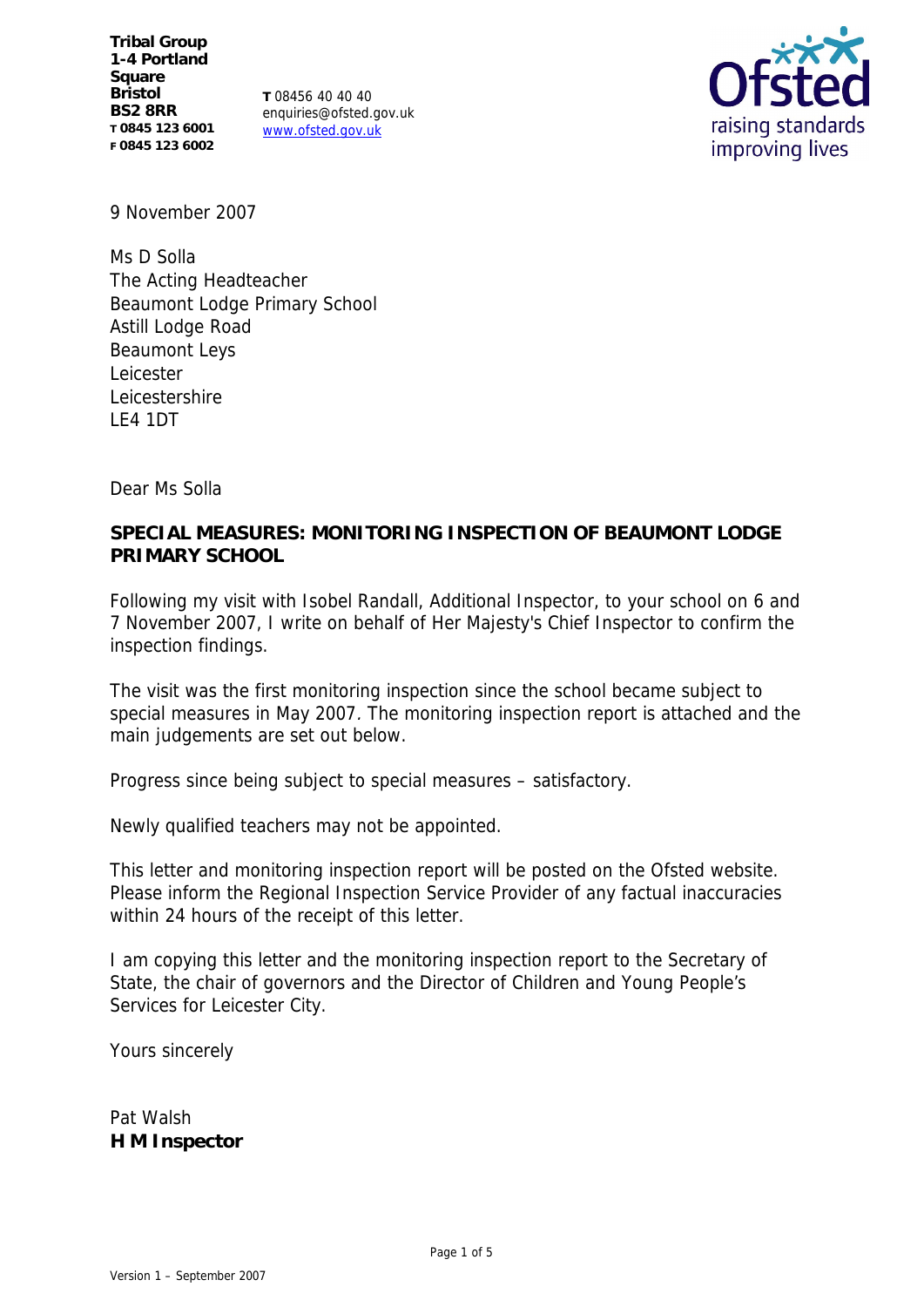

# **SPECIAL MEASURES: MONITORING OF BEAUMONT LODGE PRIMARY SCHOOL**

**Report from the first monitoring inspection: 6 and 7 November 2007**

## **Evidence**

Inspectors observed the school's work, including 9 lessons and a school assembly. They scrutinised documents and pupils' books, and met with the acting headteacher, the executive headteacher, senior staff, the chair of governors, two representatives of the local authority (LA) and groups of pupils.

## **Context**

There have been significant changes to the leadership team since the last inspection in May 2007. The headteacher is on maternity leave, and an executive headteacher has been appointed from a neighbouring school to oversee developments. Since June 2007, an acting headteacher has taken up post until the return of the substantive headteacher. One teacher is absent through illness, and this post is being covered by a temporary teacher. Since the inspection the school has lost two part time teachers and three support staff because of a very tight budget.

#### **Achievement and standards**

Achievement and standards remain inadequate. Although there was some improvement in the Key Stage 2 national test results in English in 2007, standards are inadequate overall. The Key Stage 2 results in mathematics fell significantly in 2007 and are a cause for concern. No pupil achieved the higher Level 5 in mathematics. In lessons, the standards of pupils' work in literacy and numeracy are well below age related expectations.

At the end of Key Stage 1 in 2007, results in reading and writing were very low with just about half of the pupils reaching the level expected for their age; fewer than the previous year. The pupils' performance in writing was particularly poor. Results in mathematics, although better than in reading and writing, fell in 2007 and were below the national average. In both key stages, very few pupils achieved the higher levels. At the end of the Reception Year, very few children reached the goals that are expected at the end of the Foundation Stage. Pupils with learning difficulties and/or disabilities make satisfactory progress because support for their needs is effectively targeted. However, higher attaining pupils make inadequate progress because work in lessons is insufficiently challenging.

The results show that there is still a good deal of work to do to raise standards. Nevertheless, there are early indications that some pupils are beginning to catch up, because the school's tracking information shows that the proportion working at age appropriate levels, although still very low, is beginning to increase. However,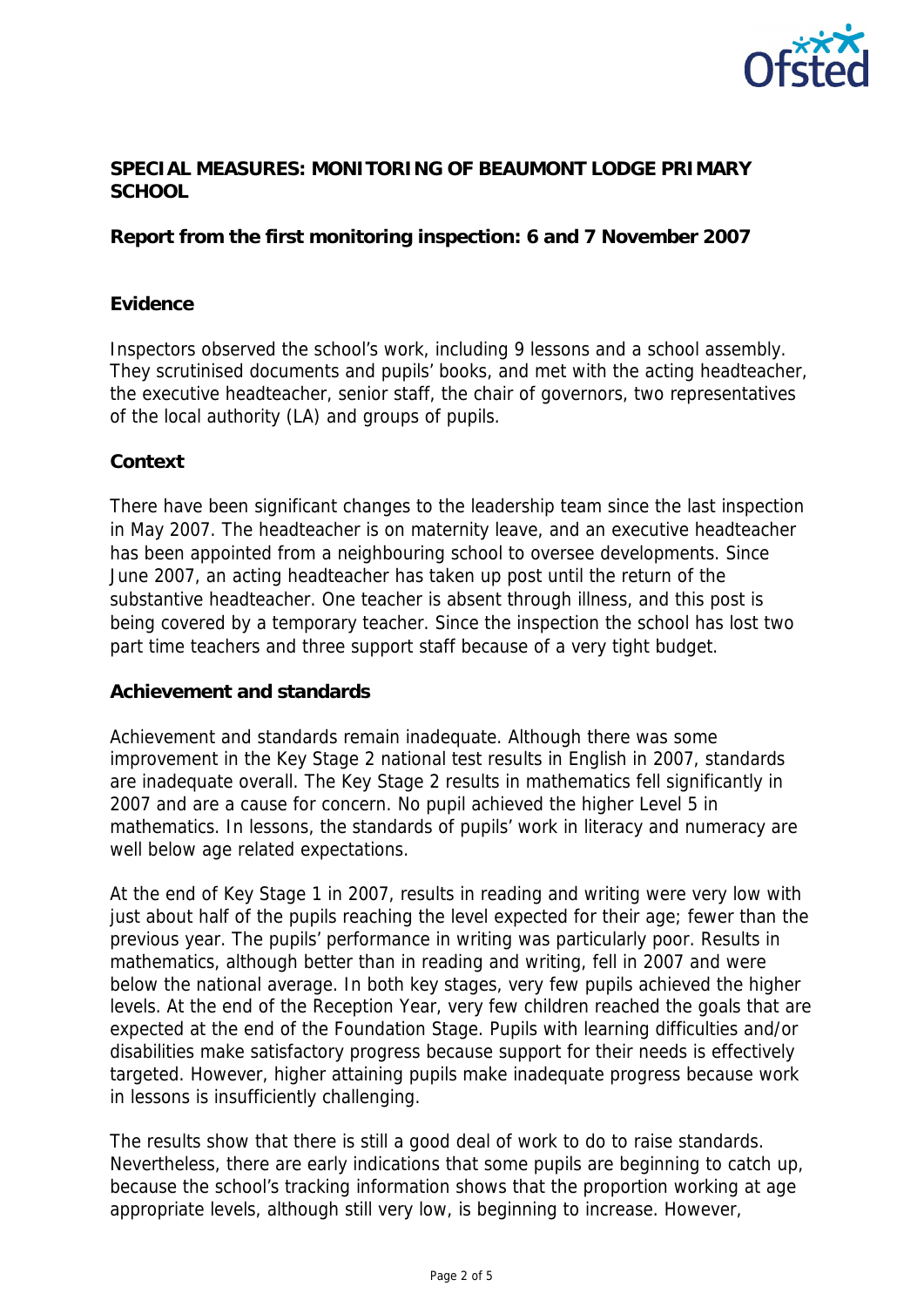

progress is patchy and too few pupils are making satisfactory progress overall. Improvement has not been consistent across the school because of the variations in the quality of teaching between classes. The pupils are starting from a very low base, therefore satisfactory progress is not good enough to ensure that they reach their potential and that the legacy of underachievement is reversed. Children in the Foundation Stage have not, in the past, made a good start because there was insufficient care taken to plan activities that were purposeful and met the learning needs of the children.

### **Personal development and well-being**

Pupils have responded well to improved lesson planning with the result that, on the whole, they concentrate well in lessons. There is now little disruption caused by poor behaviour and so the pace of learning is more consistent across the school.

### **Quality of provision**

Improvement since the last inspection has increased the proportion of satisfactory and good teaching but has not yet had a strong impact on pupils' achievement. Teachers now plan carefully to meet clear lesson objectives that are shared with pupils and referred to during lessons. In all years, but particularly in the Foundation Stage, there is a better focus on what the children need to learn. This clarity is evident in an improved learning environment, with resources on the learning walls providing helpful support for pupils during lessons. Pupils now have ready access to their targets with all ability groups able to see them on their table and on the walls. There is a greater sense of purpose to the lessons, and the pupils are more closely engaged with what they are learning. At times, the pace is too slow and the pupils become bored and distracted and do not make enough progress in their learning. The improved thematic planning, for example around the Harry Potter stories in Years 3 and 4, makes the lessons fun and engages pupils' interest. Learning is becoming more secure because teachers use lesson introductions effectively to establish a basis for pupils' work. Teachers reinforce learning further by checking pupils' understanding at the end of lessons so that they can adjust their planning to meet particular needs. Lower attaining pupils and those with learning difficulties are well supported in all classes because lessons are now planned to meet the needs of a range of different abilities. However, there is still not enough challenge for the most able pupils who report, as at the last inspection, that they find the work too easy. Curriculum planning has improved across the school. Attention to meeting the needs of individuals and groups in English and mathematics is now based on regular assessment, so that all but the higher attaining pupils are appropriately challenged and supported. The Foundation Stage is better focused on helping the children to meeting the early learning goals, with an improved balance of child initiated and teacher directed activity. Although the whole school approach to planning for the development of literacy and numeracy has given learning a greater sense of continuity, opportunities are still missed for the planned development of basic skills across the whole curriculum. In particular, there is relatively little extended writing in Years 5 and 6 seen in pupils' work.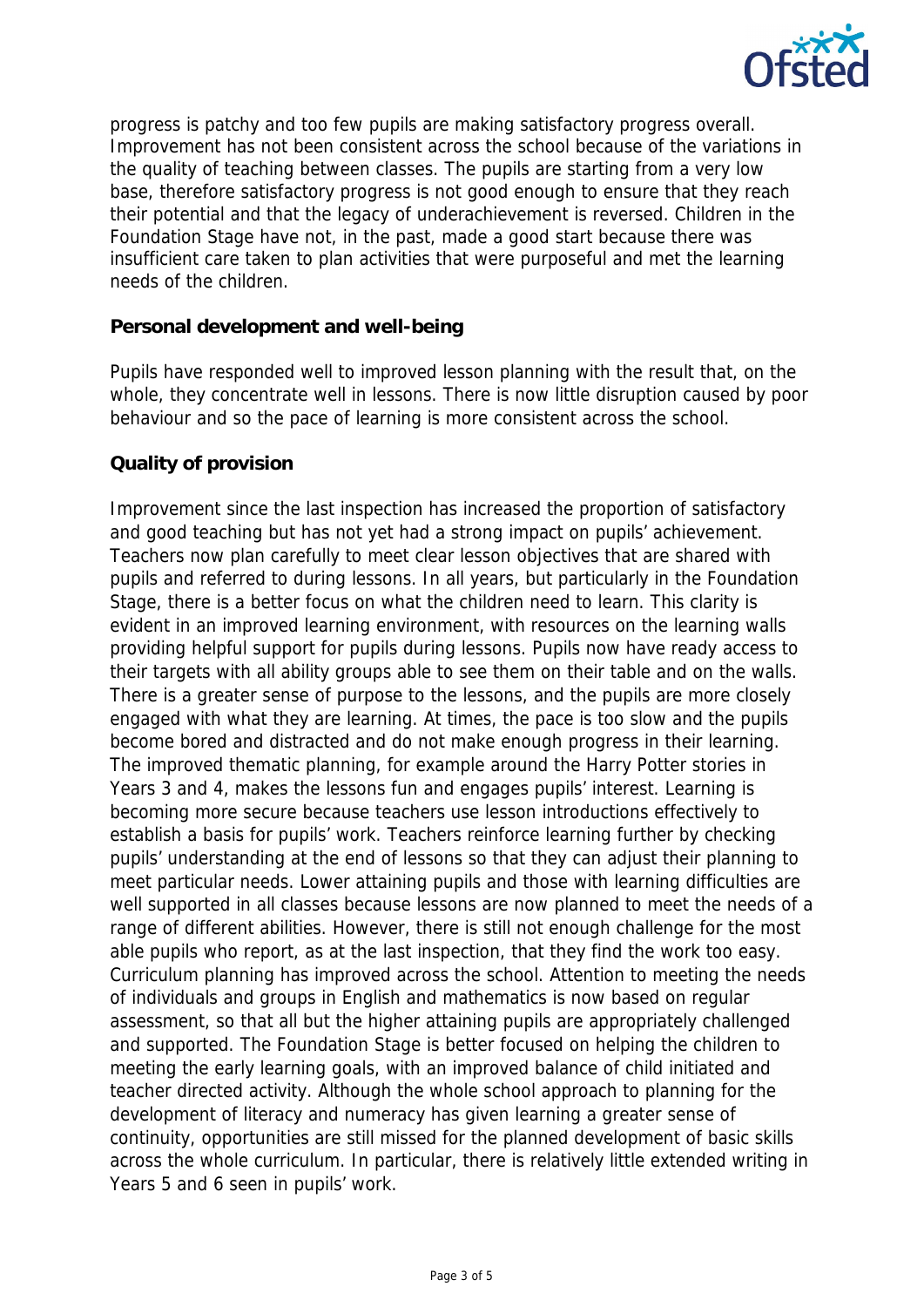

Teachers are now beginning to use marking and target setting effectively to advise pupils about how well they are doing and how they can improve their work. All pupils have ready access to their targets for literacy and numeracy which are referred to frequently when work is set and marked. The school praises achievement and effort, both informally in lessons and in writing when work is marked, providing motivation for pupils to succeed. Marking in literacy not only points to achievement but also gives clear and specific advice on the next step to be taken. The marking of pupils' numeracy work is not as effective because there is too little detail and advice about how to improve. Some of the references to targets, especially in numeracy, are in terms that teachers understand but these comments are not always clear to pupils.

Progress on the areas for improvement identified by the inspection in May 2007:

 improve teaching throughout the school, raise achievement and accelerate the progress of all pupils, especially the more able, and particularly in writing – satisfactory.

### **Leadership and management**

The school's leadership has been strengthened by the appointment of an acting headteacher and a temporary executive headteacher. They have the support and confidence of the staff and are driving improvement at a rigorous pace. The measures they have introduced are developing the capacity across the staff team to take the school forward. Staff morale is high and everyone is committed to improving performance. However, these gains are recent and fragile, and the uncertainty surrounding the arrangements for the leadership of the school limits the capacity for sustained improvement.

The school's plan for improvement (RAP) gives a clear picture of what actions are to be taken to tackle the areas for improvement identified in the inspection report. Subject leaders are taking the first steps in monitoring the work in their areas, through the evaluation of planning and the levelling of pupils' work, and the deputy headteacher is taking a more active role in aspects of monitoring the work of the school.

During the autumn term the acting headteacher and executive headteacher have carried out lesson observations with a clearly understood focus on pupils' learning. This has provided them with up to date information on the school's quality of teaching. This systematic approach to monitoring teaching and learning, combined with the regular pupil progress interviews with teachers, has introduced a new level of accountability for school improvement. The school, with support from the LA, has implemented better systems for tracking pupils' progress. This has led to the setting of challenging pupil targets for improvement, and has been effective in ensuring that all staff know exactly what needs to be done.

The governing body is becoming more involved in the strategic leadership of the school because the information governors receive is reliable and based on systematic monitoring. The chair of governors has identified the need for all governors to access training, for example on data analysis and self-evaluation, and there are plans to implement this. The governor committees have been reviewed and reorganised to